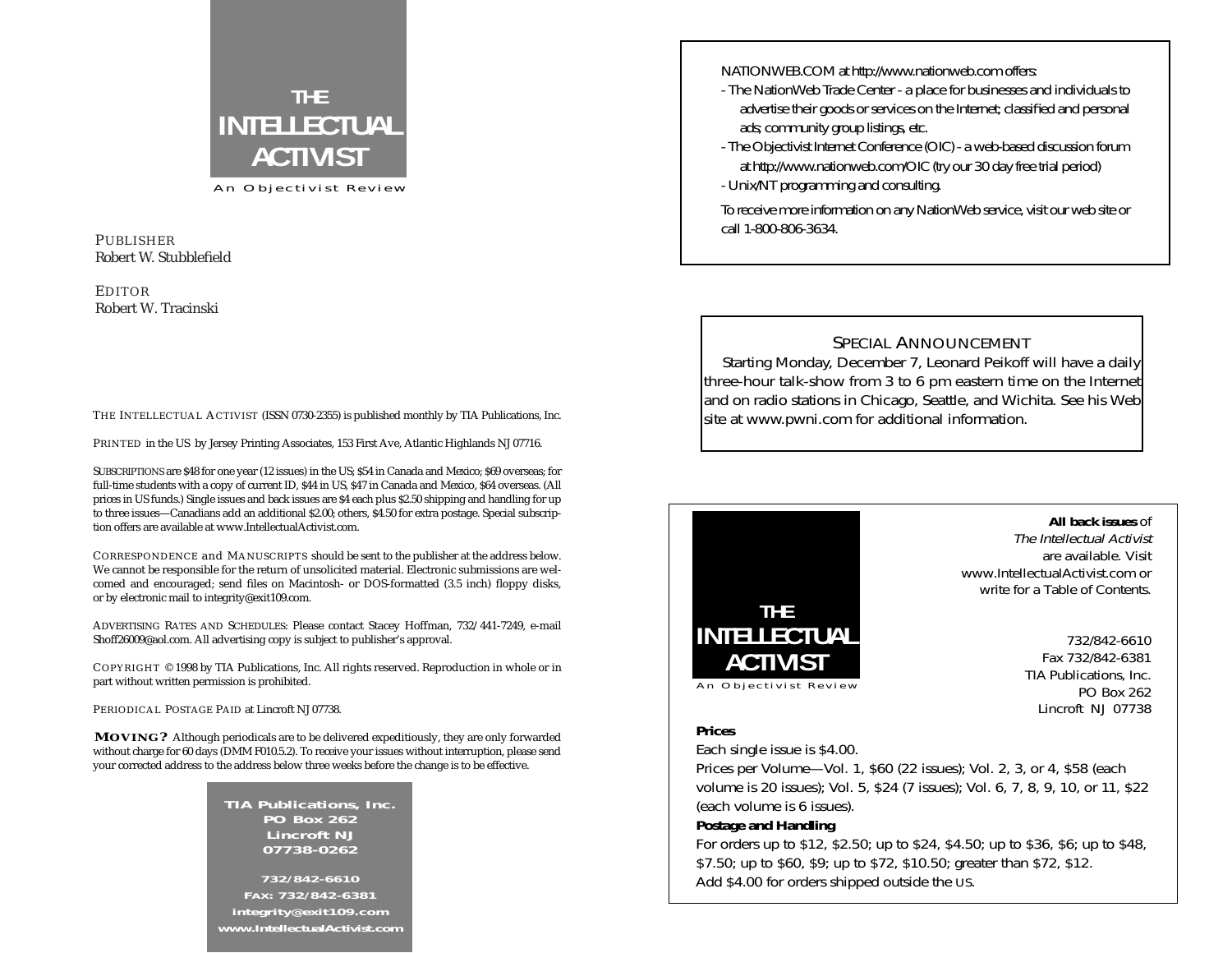# **The Global Turn to the Left**

## **An Interview with Richard M. Salsman**

## **by Robert W. Tracinski**

*Richard M. Salsman is a Senior Vice-President with H.C. Wainwright & Co. Economics in Boston and author of* Gold and Liberty.

*The Intellectual Activist*: The global economic crisis—beginning in Asia, then spreading to Russia—has led to a lot of discussions about the "death of global capitalism" and calls for more government controls. The implication, just as with the Great Depression, is that capitalism is to blame for the crisis—that free markets are inherently unstable. What is the real cause of the global economic crisis?

**Richard M. Salsman:** The real cause is a turn back to the left in politics. To whatever continent one looks, with the possible exception of Latin America, the rightward shift of the 1980s has been reversed in some degree or another.

Clinton replaced Bush, who had already repudiated much of Reaganism. Republican gains in Congress have led to no discernible turn to the right, at least in economic policy. For one example, Hillary Clinton's plan for socialized medicine, though rejected in 1993, is being adopted in piecemeal fashion. For another, the International Monetary Fund, a big promoter of leftist and nationalist policy shifts abroad, just received full funding from Republicans, despite that agency's disastrous record. Finally, despite reduced budget deficits (fraudulently called a budget "surplus"), Republicans can't succeed in cutting taxes and are being maneuvered, even by an impeachment-threatened president, into again funding the bankrupt and fraudulent Social Security and Medicare systems.

In Canada in 1996, the leftist Jean Chretien defeated the right-leaning Brian Mulroney. In Britain in 1997, the Labor Party's Tony Blair deposed John Major, who had already watered down Thatcherism in the way Bush did Reaganism. Although Blair is not as left-wing as "Old Labor," he still pushes Britain leftward compared to the 1980s. Italy, France, and more recently Germany have all elected socialists or communists in the past few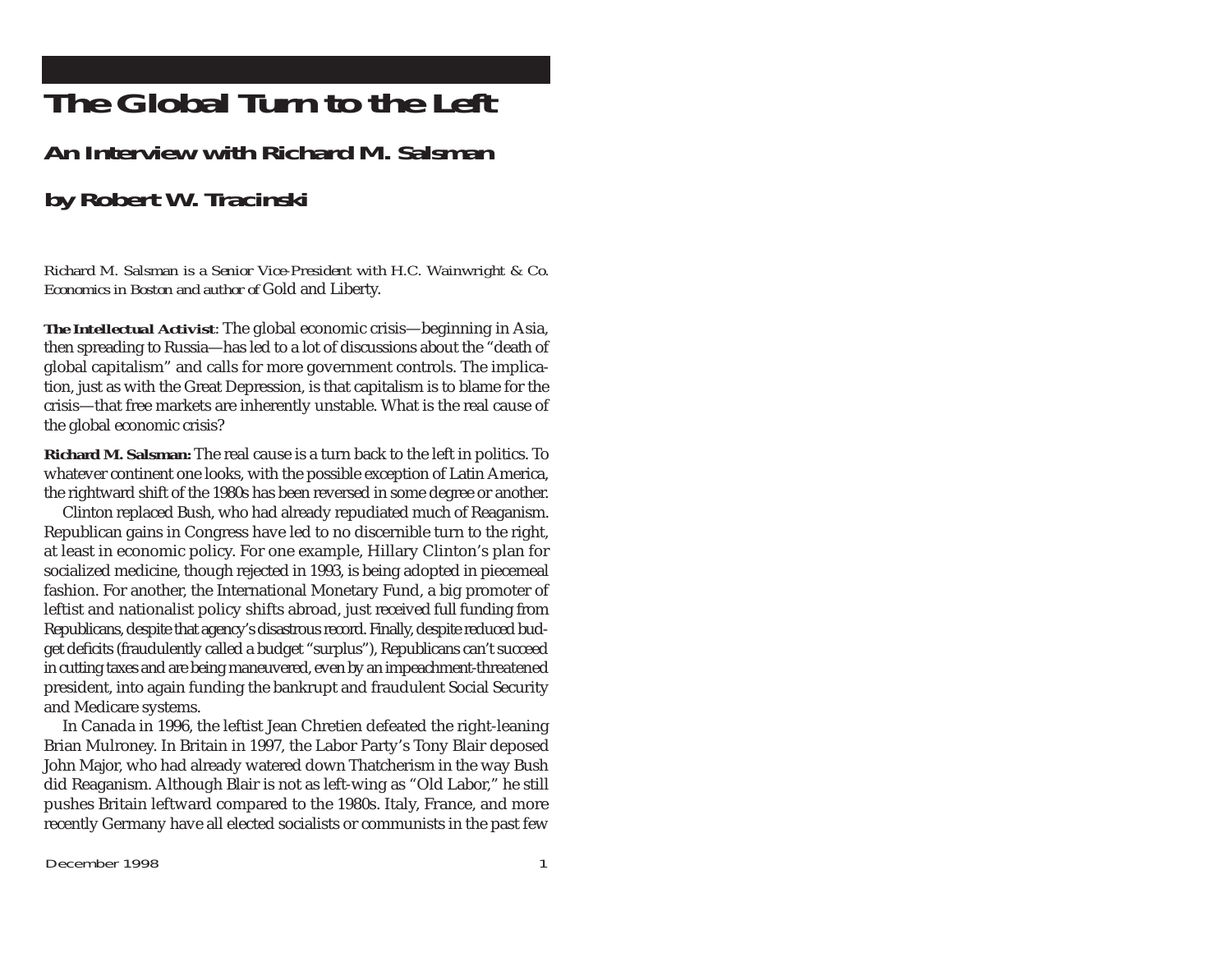years. Today 13 of the 15 nations in the European Union are headed by socialists, twice the number in 1990.

Hong Kong now has communist overseers and is in its first recession and market breakdown in decades. Japan moved leftward in the early 1990s, replacing a moderate-to-right-wing party that had been in power in the decades of Japan's greatest economic ascendancy. Under the leftists, cronyism and economic intervention have intensified and Japan has been mired in recession for eight years; its stock market is half the level of ten years ago, and many of its banks are broke and facing nationalization. Certainly Southeast Asia is more leftist than even a couple years ago. Governments there intervene in the economy much more often than they used to, and their anti-capitalist, anti-Western rhetoric and policies have intensified. Much of this hostility emanates from a growing Muslim influence, especially in Malaysia. On the African continent, of course, the only faintly procapitalist regime, South Africa, went communist in 1992. True, it abolished Apartheid, a socialistic element, but Mandela and his Communist cohorts have retained much of the favoritism it entailed, including blocking immigration, nationalizing land and companies, wrecking the Rand, and punishing whites. Finally, Russia has moved from socialism farther back toward full-blown communism in the past two years, so there are leftward shifts from wherever one starts on the political spectrum.

These are only the major examples around the world. This obvious leftist drift, not any embrace of capitalism, is what's responsible for the global economic problems we're seeing.

*TIA:* Did the Communist takeover of Hong Kong have a significant role in setting off the economic crisis in Asia?

**RMS:** This was not the main instigator, in my view. But it certainly did not raise confidence in that country's economic and financial prospects. The main effect was the symbolism of the world's most free-market economy being taken over by the world's most communistic one, and further, in a "deal" brokered by Britain, long recognized as the world's middle-roader pragmatist. That this transfer was finalized on June 30, 1997, and the first Southeast Asian currency devaluation (in Thailand) happened on July 2 is very interesting. Note that things have been in great turmoil around the world since Hong Kong (representing capitalism) was given over to China (representing Communism). It is both a symbol and a fact of the global leftward shift.

But if I were to pick a key starting point of the crisis in practical policy terms, it would be the Southeast Asian currency devaluations in the summer of 1997. A devaluation is a large, one-time hyperinflation, which wrecks the local currency and the production process on which it depends. That causes loan defaults, bankrupts the banks, and repels foreign investors**.** Devaluations in Thailand, Malaysia, Singapore, and elsewhere were actively promoted by the IMF—and most academic economists—as a way to "spur exports." It did no such thing, as both exports and imports plummeted.

Devaluations are a standard tool of protectionists who worry about the alleged evils of trade deficits. Southeast Asia had enjoyed expanding prosperity for most of the past few decades precisely because their currencies were fixed to the value of the dollar, which itself has held its value, generally, against gold (especially in the past decade). But the IMF blamed the crisis they caused on currency fixity.

*TIA:* And that has led to calls for further IMF intervention. What are the likely effects of this intervention? Specifically, could you comment on the muchdiscussed "austerity measures." What do they mean, what are they intended to accomplish, and what are their results?

**RMS:** I have already mentioned the IMF's role in Southeast Asia. They have done the same in Russia and are starting to do the same now in Latin America, particularly Brazil. First, they counsel devaluations, for the reason I've mentioned: They claim trade deficits are evil. They expect a weaker currency to make imports more costly and exports more attractive. But actually the result is higher-priced imports that are too costly or in too short supply for producers to use profitably. And exporters cannot export as much, because with devaluation and inflation come further breakdowns in productive efficiency and the availability of credit.

Together with devaluations, the IMF demands higher taxes to close widening budget deficits caused by the slowing economy that comes from devaluations. That's their "austerity" plan. Higher taxes feed the government at the expense of the producers while devaluations rob investors. As businesses and banks fail, the IMF then blames "unregulated banking" for the problems and insists on the nationalization of banks in return for IMF loans. In effect, the IMF displaces private capital with government subsidies. As investors flee the IMF-induced chaos, the IMF blames "fickle markets" or "hot money" from abroad, i.e., short-term investments in securities—as opposed to direct, long-term investments in plant and equipment—that runs in as fast as it runs out. The IMF ignores how it fosters such in-flows by its subsidies and implied bailouts and then repels that same money by its threats of devaluations and capital controls. The massive bankruptcies, bailouts, and buyouts, together with the turnover in political regimes—all